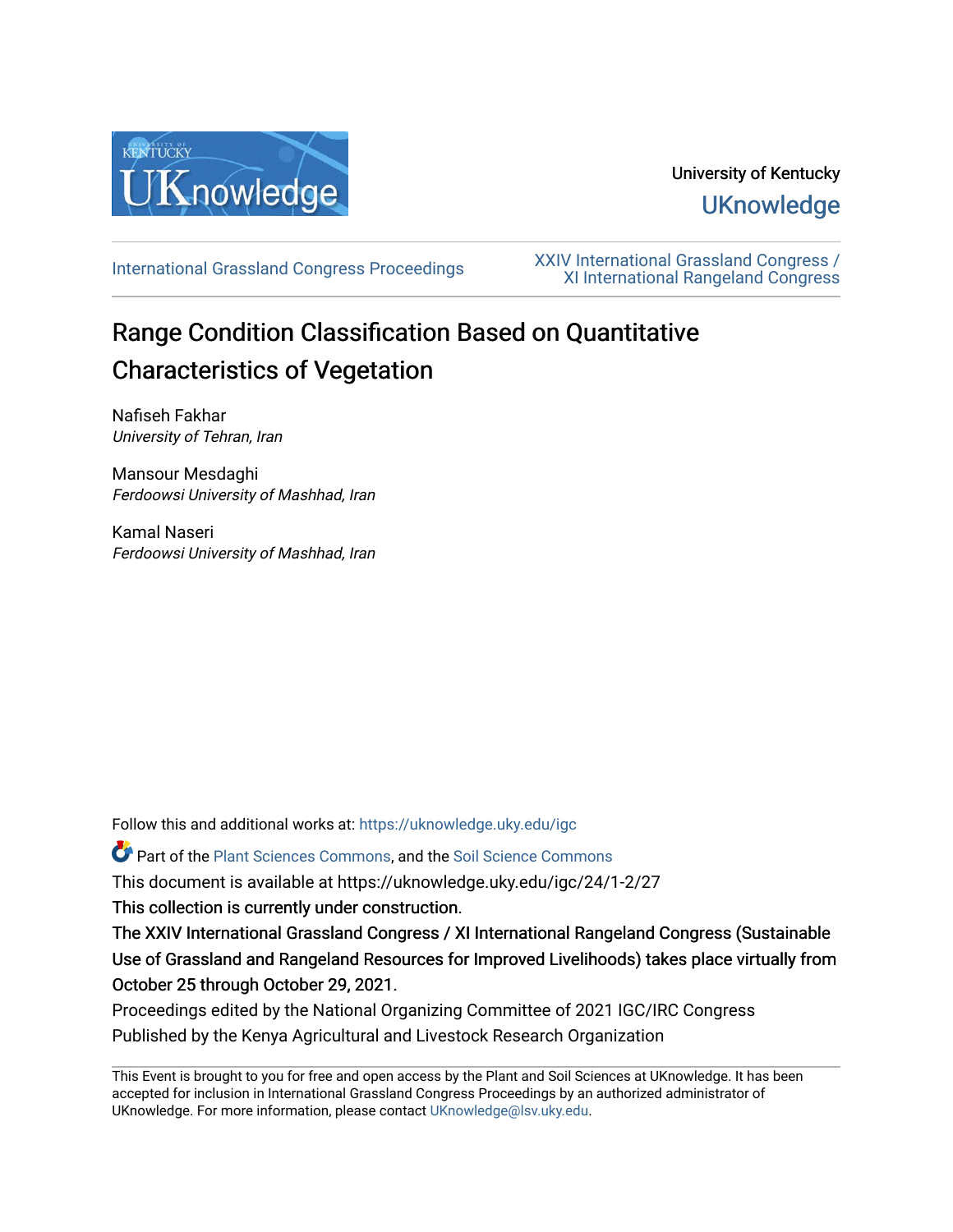### **Range condition classification based on quantitative characteristics of vegetation**

Nafiseh Fakhar<sup>[1](#page-1-0)</sup> Mansour Mesdaghi<sup>[2](#page-1-1)</sup> Kamal Naseri<sup>3</sup>

#### **Abstract**

Change in range condition classes over time are usually the basis for monitoring management effectiveness. Several approaches have been proposed to monitor the range condition classes in relation to a bench mark usually called climax stage. There are some types of range condition classification often included in a range inventory. In this paper, six factors of canopy cover, litter frequency, plant vigour, soil protection percentage, plant composition, and present production as a percentage of indicative state were described for determination range conditions. We have determined range condition classes by using R software. This method was developed by FAO projects in Iran. The relationships between different factors and their scores were determined by linear equations. The vegetation data in field were collected in 20 plots of 25x60 cm by established *F*-shaped layouts. In each plot, species cover percentages, litters, rocks, and bare soils were estimated. Based on our total scores, we got the fair state of range condition. It is possible to create a package in R software to determine condition classes which will be used by range managers and experts.

**Key words** rangeland monitoring; condition classification; canopy cover.

#### **Introduction**

Range condition as an important concept of management was defined as a present status of vegetation of a range site in relation to the climax (Dyksterhuis, 1949). Change in range condition scores over time are usually the basis for monitoring management effectiveness. Several approaches have been proposed to monitor the effects of livestock on the condition of rangelands in relation to a bench mark situation usually called climax stage (National Research council, 1994). Holechek et al. (2011) revised this definition to the state of health and mentioned that there were controversies on bench mark situation selected by different authors as the end point of range conditions. Although selection of climax for assessing range condition is ideal, but in many situation achievement to the climax condition is almost intangible. Perhaps comparing the present status of a rangeland of a key area is more reasonable than the concept of reference area of climax. A key area is a portion of rangeland that serves as an indicative sample of range conditions, or degree of seasonal use (Society for Range management 1989; Holechek et al., 2011). The vegetation of key area plays the role of climax condition in our range condition evaluation. Our methodology of quantifying the range condition classification mostly depends on present situation of vegetation in relation to quantitative measure of key area status. But our bench mark can be easily converted to other actual situations (e.g., climax stage).

In this paper, six factors were described for determination of range conditions, a method that was developed by FAO projects in Iran (FAO, 1971). These factors included: (1) canopy cover, (2) litter frequency**,** (3) plant vigor, (4) soil protection percentage, (5) plant composition, and (6) production percent in relation to indicative key area sample**.** The relationship between different factors and their scores were determined by linear functions (Mesdaghi, 2015). The advantage of our method is the possibility of creating a R package to determine condition classes for range managers and experts.

## **Methods and Study Site**

To describe the range condition of a steppe vegetation of arid region in Iran, vegetation data were collected in 20 plots of 25x60 cm by permanently established *F*-shaped transects fixed by means of pages and metallic tapes (fig. 1). Estimations were made for total aerial cover of all species in quadrate, separate cover and seedling number of each species, litter, rock, and bare soils percentages. All six measured vegetation factors were rated by Table 1. The ratings of range condition classes are shown in Table 2.

Linear functions of X, as percentages and Y, as the scores of each factor were calculated and the score of factors were obtained by interpolation of mean estimated measures into the linear equation extracted from Table 1. All calculations were made by R software.

<span id="page-1-0"></span><sup>&</sup>lt;sup>1</sup>-Corresponding Author, PHD Candidate Department of Range and Watershed Management, University of Tehran, Tehran, Iran, +989154774792, [nfakhar93@gmail.com](mailto:nfakhar93@gmail.com)

<sup>2</sup> -Invited Professor, Department of Range and Watershed Management, Ferdoowsi University of Mashhad, Mashhad, Iran, +989155138042, [mmesdagh@yahoo.com](mailto:mmesdagh@yahoo.com)

<span id="page-1-1"></span><sup>3-</sup> Associate professor Department of Range and Watershed Management, Ferdoowsi University of Mashhad, Mashhad, Iran, +98 915 301 2762, [klnaseri@um.ac.ir](mailto:klnaseri@um.ac.ir)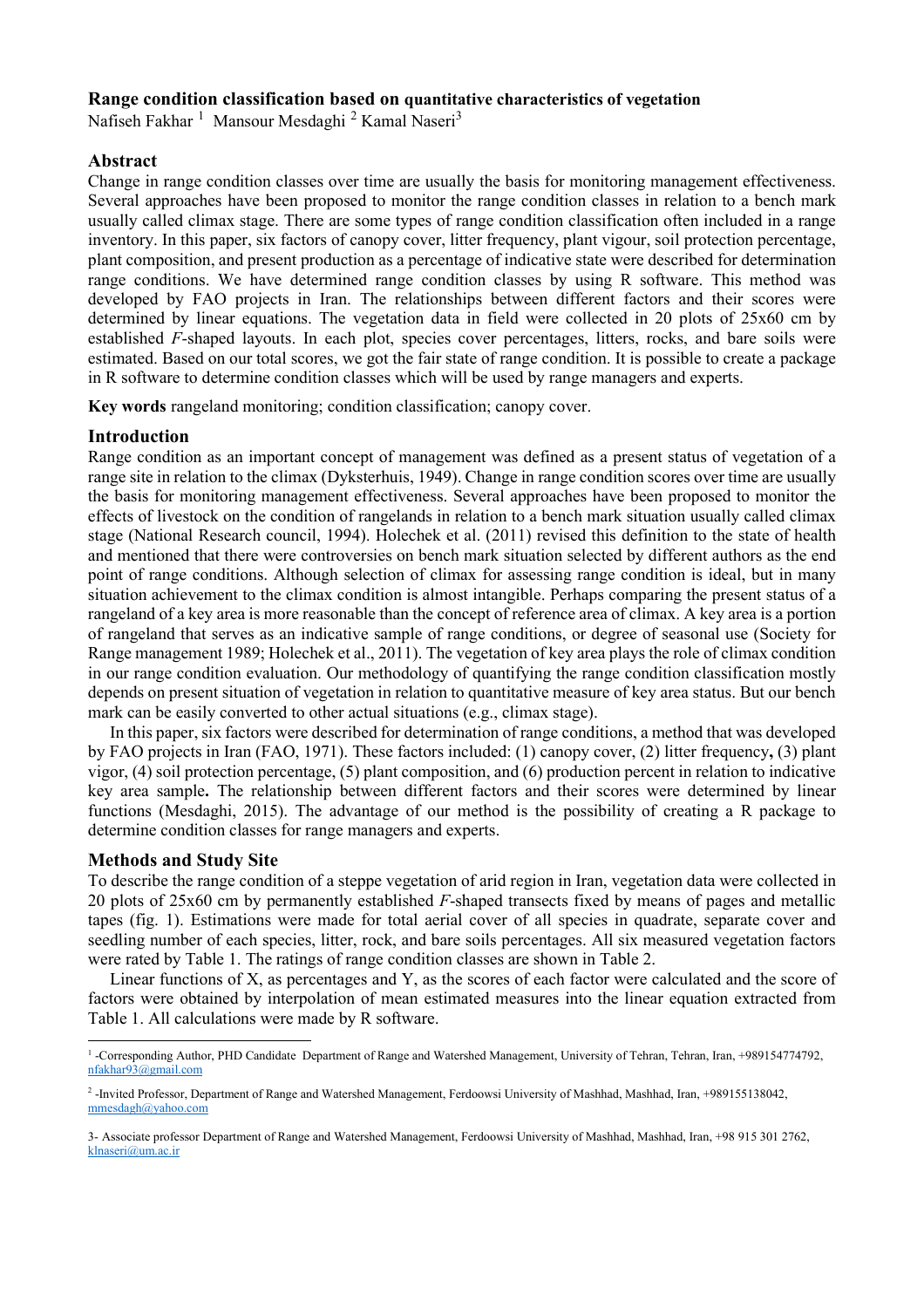# **Results**

The collected data of six factors are shown in Table 3 and by interpolation of estimated mean of each factor in linear equations, scores were obtained (Table 4). The total score of 49.54 was within the class of 50 to 69 and rated as fair condition.



Fig.1. Layout of permanent transect (A) and plot shape and size (B).

|  |  |  |  |  | Table 1. Ratings of six factors for determination of range condition. |
|--|--|--|--|--|-----------------------------------------------------------------------|
|--|--|--|--|--|-----------------------------------------------------------------------|

| a. Canopy<br>Cover |               |              | b. Bare<br>Soil |              | c. Litter<br>Frequency | d. Plant<br>Composition |               | e. Plant<br><b>Vigor</b> |               | f. Production<br>Percentage of KA |               |  |
|--------------------|---------------|--------------|-----------------|--------------|------------------------|-------------------------|---------------|--------------------------|---------------|-----------------------------------|---------------|--|
| Xc<br>$(\%)$       | Yc<br>(Score) | Xb<br>$(\%)$ | Yb<br>(Score)   | XI<br>$(\%)$ | Yl<br>(Score)          | Xo<br>$(\%)$            | Yo<br>(Score) | Xv<br>$(\%)$             | Yv<br>(Score) | Xp<br>$(\%)$                      | Yp<br>(Score) |  |
| $0 - 25$           | $0 - 5$       | 100          | $\theta$        | $0-10$       | $0 - 1$                | 100-125                 | $0 - 2.5$     | 100-140                  | $0 - 3$       | < 10                              | $\theta$      |  |
| $25 - 50$          | $5 - 10$      | 100-90       | $0 - 2$         | $10-20$      | $1 - 2$                | 125-150                 | $2.5 - 5$     | 140-180                  | $3-6$         | $10 - 34$                         | $1 - 5$       |  |
| 50-75              | $10-15$       | 90-80        | $2 - 4$         | $20 - 30$    | $2 - 3$                | 150-175                 | $5 - 7.5$     | 180-220                  | $6-9$         | $35 - 64$                         | $6 - 10$      |  |
| 75-100             | $15 - 20$     | 80-70        | $4 - 6$         | $30 - 40$    | $3-4$                  | 175-200                 | $7.5 - 10$    | 220-260                  | $9 - 12$      | 65-79                             | $11 - 14$     |  |
| 100                | 20            | 70-60        | $6 - 8$         | $40 - 50$    | $4 - 5$                | 200-225                 | $10-12.5$     | 260-300                  | $12 - 15$     | 90-100                            | 15            |  |
|                    |               | $60 - 50$    | $8 - 10$        | 50-60        | $5 - 6$                | 225-250                 | $12.5 - 15$   |                          |               |                                   |               |  |
|                    |               | $50-40$      | $10-12$         | 60-70        | $6 - 7$                | 250-275                 | $15 - 17.5$   |                          |               |                                   |               |  |
|                    |               | $40 - 30$    | $12 - 14$       | 70-80        | $7 - 8$                | 275-300                 | $17.5 - 20$   |                          |               |                                   |               |  |
|                    |               | $30 - 20$    | $14-16$         | 80-90        | 8-9                    |                         |               |                          |               |                                   |               |  |
|                    |               | $20-10$      | $16-18$         | 90-100       | $9-10$                 |                         |               |                          |               |                                   |               |  |
|                    |               | $10-0$       | 18-20           | 100          | 10                     |                         |               |                          |               |                                   |               |  |

| Table 2. Ratings of range condition classes. |  |
|----------------------------------------------|--|
|----------------------------------------------|--|

| <b>Range Condition</b> | Score (Percent of Key Area) |
|------------------------|-----------------------------|
| Excellent              | 80-100                      |
| Good                   | 70-79                       |
| Fair                   | 50-69                       |
| Poor                   | 30-49                       |
| Very poor              | 11-29                       |
| Non-usable             | $0 - 10$                    |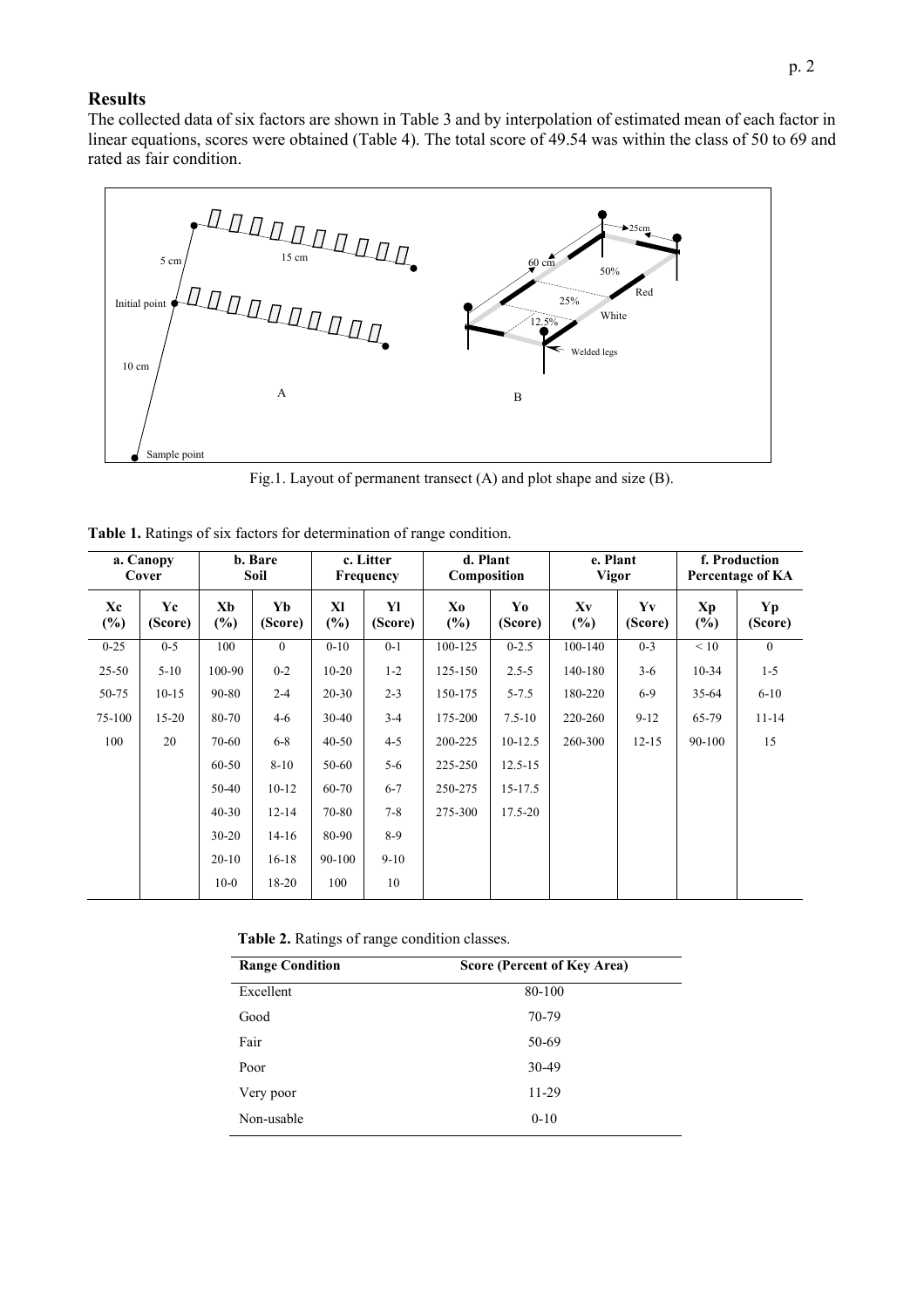| SP                     | PC           | $\mathbf C$     | S <sub>1</sub> | C <sub>2</sub>   | S <sub>2</sub> | C <sub>3</sub> | S <sub>3</sub>   | C <sub>4</sub>  | <b>S4</b>      | C5             | S <sub>5</sub> | C6              | <b>S6</b>        | C7             | S7             | C8              | S8           | C9             | S <sub>9</sub> | C10             | <b>S10</b> |
|------------------------|--------------|-----------------|----------------|------------------|----------------|----------------|------------------|-----------------|----------------|----------------|----------------|-----------------|------------------|----------------|----------------|-----------------|--------------|----------------|----------------|-----------------|------------|
| Agcr                   | $\mathbf{1}$ | 5               | $\mathbf{0}$   | 10               | $\overline{2}$ | $\mathbf{0}$   | $\mathbf{0}$     | $\mathbf{0}$    | $\theta$       | $\mathbf{0}$   | $\mathbf{0}$   | $\overline{0}$  | $\overline{0}$   | 3              |                | $\overline{2}$  | $\mathbf{0}$ | $\overline{0}$ | $\mathbf{0}$   | $\Omega$        | $\Omega$   |
| Agin                   |              | $\Omega$        |                | 3                | $\overline{0}$ | 5              | $\theta$         | 0               | $\theta$       | $\overline{0}$ | 0              | 0               |                  |                | 0              |                 | 0            |                |                |                 |            |
| <b>Brto</b>            |              | 15              |                | 0                | $\overline{0}$ | 20             | 4                |                 | $\Omega$       | 10             | 0              | 0               | 0                | 0              | 0              |                 |              | 0              |                |                 |            |
| <b>Brpe</b>            | 2            | $\overline{c}$  |                | 2                |                |                |                  |                 |                |                |                |                 |                  |                |                |                 |              | C              |                |                 |            |
| Feov                   |              |                 |                | 0                |                |                | 0                | 10              |                | 5              | 0              |                 |                  | $\theta$       | 0              |                 | $\theta$     | 0              |                |                 |            |
| Kopr                   |              | $\Omega$        |                |                  |                | $\theta$       | 0                |                 | $\Omega$       | 10             | 0              | 10              | $\boldsymbol{0}$ | 3              | 0              | 30              |              |                |                |                 |            |
| Laor                   | 2            | 10              |                |                  | $\theta$       | 30             |                  |                 | $\mathfrak{D}$ | 3              | $\theta$       | 15              | 0                | 30             | $\mathbf{0}$   | 60              |              |                |                | 20              |            |
| Arau                   | 3            |                 | $\theta$       | 2                | $\theta$       | $\theta$       | $\mathbf{0}$     | $\theta$        | $\theta$       | 2              | $\theta$       | $\theta$        | $\mathbf{0}$     | $\overline{2}$ | $\theta$       |                 | $\theta$     | $\theta$       | $\theta$       | $\overline{2}$  |            |
| <b>TCS</b>             |              | 33              |                | 22               |                | 57             |                  | 26              |                | 35             |                | 30              |                  | 41             |                | 97              |              | 6              |                | 27              |            |
| LIP                    |              |                 |                | 3                |                |                |                  | $\Omega$        |                |                |                | $\Omega$        |                  |                |                | $\overline{3}$  |              | 0              |                |                 |            |
| $\operatorname{SGP}$   |              |                 |                |                  |                |                |                  |                 |                |                |                |                 |                  |                |                |                 |              |                |                |                 |            |
| TCP                    |              | 30              |                | 20               |                | 55             |                  | 25              |                | 33             |                | 28              |                  | 38             |                | 95              |              |                |                | 25              |            |
| <b>BSP</b>             |              | 68              |                | 75               |                | 44             |                  | 75              |                | 65             |                | 72              |                  | 60             |                | $\overline{2}$  |              | 91             |                | 74              |            |
| $\mathbf{S}\mathbf{P}$ | PC           | C11             | <b>S11</b>     | C12              | <b>S12</b>     | C13            | <b>S13</b>       | C14             | S14            | C15            | <b>S15</b>     | C16             | <b>S16</b>       | C17            | <b>S17</b>     | C18             | <b>S18</b>   | C19            | <b>S19</b>     | C20             | <b>S20</b> |
| Popr                   |              | 5               | $\overline{0}$ | $\boldsymbol{0}$ | $\overline{0}$ | $\overline{0}$ | $\mathbf{0}$     | $\theta$        | $\mathbf{0}$   | $\mathbf{0}$   | $\theta$       | 3               | $\mathbf{0}$     | $\mathbf{0}$   | $\overline{0}$ |                 | $\mathbf{0}$ | $\overline{0}$ | $\overline{0}$ | $\theta$        | $\Omega$   |
| Agcr                   |              | $\overline{2}$  |                | 6                | $\theta$       | 6              | $\boldsymbol{0}$ | 6               | $\theta$       | $\mathbf{0}$   |                | 0               |                  |                | 0              |                 | 0            | 0              |                |                 |            |
| Laor                   |              | 10              | ∩              | 8                | $\mathfrak{D}$ | 0              | 0                | 0               | 0              | 15             |                | 0               |                  |                |                | 10              | 0            | 0              |                | 0               |            |
| Assi                   |              | $\theta$        |                |                  |                |                | 0                |                 |                | $\theta$       |                |                 |                  |                | $\Omega$       |                 | 0            | 0              |                | 27              |            |
| Arau                   |              | $\theta$        |                |                  | $\theta$       | 15             |                  | 0               |                |                |                | 0               |                  |                | 0              | 42              | 3            | 14             |                | $\overline{0}$  |            |
| <b>Brto</b>            |              | ↑               |                | 0                | $\theta$       | $\Omega$       | 0                | $\theta$        |                |                |                | 10              |                  | $\Omega$       | 0              | $\mathbf{0}$    | $\theta$     | $\theta$       |                | $\Omega$        |            |
| Kopr                   |              |                 |                |                  |                |                | 0                | 15              |                |                |                | 0               | 0                | 30             | $\mathcal{D}$  | $\theta$        | 0            | $\mathcal{D}$  |                |                 |            |
| Agin                   |              | $\theta$        |                | 0                | $\theta$       |                | 0                | $\Omega$        |                |                | 0              | 0               |                  | $\theta$       | 0              | $\theta$        | 0            | 0              |                | $\mathbf{0}$    |            |
| Feov                   |              |                 |                | 0                |                |                |                  |                 |                |                |                | 11              |                  |                | 0              | 14              | 0            |                |                |                 |            |
| <b>Brpe</b>            | 2            | 12              |                | 0                | 0              |                |                  |                 |                |                |                | 0               |                  |                | 0              | $\overline{2}$  | 0            |                |                |                 |            |
| <b>Brte</b>            | 3            |                 | $\theta$       | $\overline{2}$   | $\theta$       | 5              | $\theta$         |                 | $\Omega$       | $\theta$       | $\theta$       | 5               | $\theta$         |                | 0              | 4               | $\theta$     | 0              | $\theta$       |                 |            |
| <b>TCS</b>             |              | $\overline{32}$ |                | 17               |                | 44             |                  | $\overline{23}$ |                | 19             |                | $\overline{29}$ |                  | 41             |                | $\overline{75}$ |              | 16             |                | $\overline{31}$ |            |
| ${\rm LIP}$            |              | 3               |                | $\overline{c}$   |                | $\overline{2}$ |                  |                 |                |                |                | $\overline{c}$  |                  | $\mathcal{I}$  |                | 4               |              |                |                | $\mathcal{P}$   |            |
| $\operatorname{SGP}$   |              |                 |                |                  |                |                |                  |                 |                |                |                |                 |                  |                |                |                 |              |                |                |                 |            |
| <b>TCP</b>             |              | 20              |                | 17               |                | 44             |                  | 22              |                | 19             |                | 28              |                  | 41             |                | 73              |              | 16             |                | 31              |            |
| <b>BSP</b>             |              | 66              |                | 80               |                | 50             |                  | 76              |                | 80             |                | 70              |                  | 66             |                | 22              |              | 82             |                | 67              |            |

**Table 3.** Data collected for different plant species and soil characteristics in 20 plots.

SP=Species (abbreviated by 2 letters of genus and species), PC= Palatability Class, C=Cover Percentages (1-20 plots), S = Seedling Number (1-20 plots), TCS= Total Canopy Cover Percentages of Species, LIP= Litter Percentages, SGP= Sand/Gravel Percentages, TCP= Total Cover Percentages, BSP=Bare Soil Percentages. Ager=Agropyron cristatun, Agin= Agropyron intemedium , Brto=Bromus tomentellus, Brpe=Bromus *persicus, Feov=Festuca ovina, Kopr=Kochia prostrata, ,Laor=Lactuca orientalis. Arau=Artemisia aucheri, Popr=poa pratense, Assi= Astragalus silicuses , Arau=Artemisia aucheri, Brte=Bromus tectorum.*